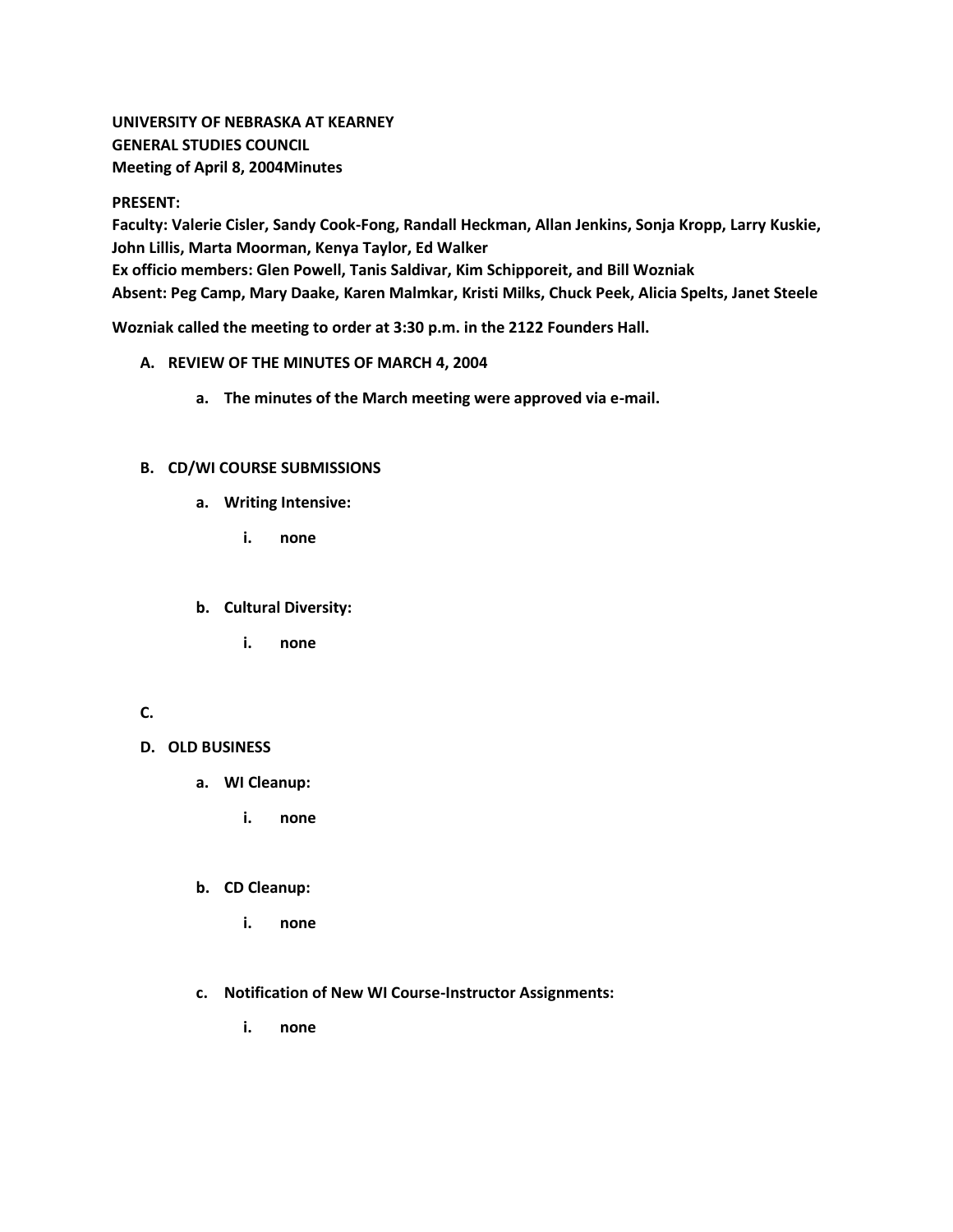- **d. General Studies Assessment Update Wozniak distributed printed copies of the assessment reports for 2002-2002 and 2002-2003 academic years. The 2003-2004 academic year report is nearing completion, Wozniak apologized that it was not ready for this meeting, but opined that it may be better to present the student outcome data to the departments first. He indicated that the ENG 101 writing assessment went particularly well. He anticipated that the main lessons learned from this first round of student outcome data collection will be methodological.**
- **e. [Proposals from WI subcommittee](http://www.unk.edu/academicaffairs/generalstudies/index.php?id=3851) (initiated by the Council of Chairs)** 
	- **i. To include a general prerequisite for all WI courses of a "C" or better in ENG 102.**

**This item is postponed until Peek can be present and perhaps when other proposals that may come from the English Department Academic program review are under consideration.**

## **f. Liberal Studies at UNK**

**i. Schedule for addressing recommendations Wozniak distributed the [list of the recommendations](http://www.unk.edu/academicaffairs/generalstudies/index.php?id=3852) from the 2001 APR and asked the Council to discuss the schedule of when to address the items. The list is viewable at the end of these minutes. Kropp indicated that the Council should consider some real changes to the program so that the Council does not become ineffectual and then waste the time of the membership. Wozniak indicated that it was the responsibility of the members of the Council to determine the agenda and to put forth proposals. He has been receptive to additions to the agenda and would rather not dictate the agenda to the Council. He indicated displeasure that some of the Council members publicly (in the SVCAA interviews) indicating the Council has acted ineffectually.**  *Heckman (Taylor) moved to reject recommendation #9 that the University reconsider the name of the General Studies Program, i.e, we retain the name General Studies Program.* **Kropp indicated that Peek's proposal included a name change to Liberal Studies. Heckman said that keeping the name of the current program does not prohibit a new name for a new program.** *The motion passed (8-for, 2 against).*

*Jenkins (Cisler) moved to accept recommendation #8 that the University emphasize the importance of advising in the General Studies Program.* **Wozniak said that the Council of Undergraduate Education has discussed advising in the context of summer and fall orientation as well as within the first-year experience courses. He is also putting a brochure together that provides information about the GS program to students and parents. Certainly the Director will work with the Director of Advising, the Registrar, and the Director of CTE on developing an action plan for this recommendation. Jenkins and Cisler agreed that this was included in the motion.** *The motion passed unanimously.*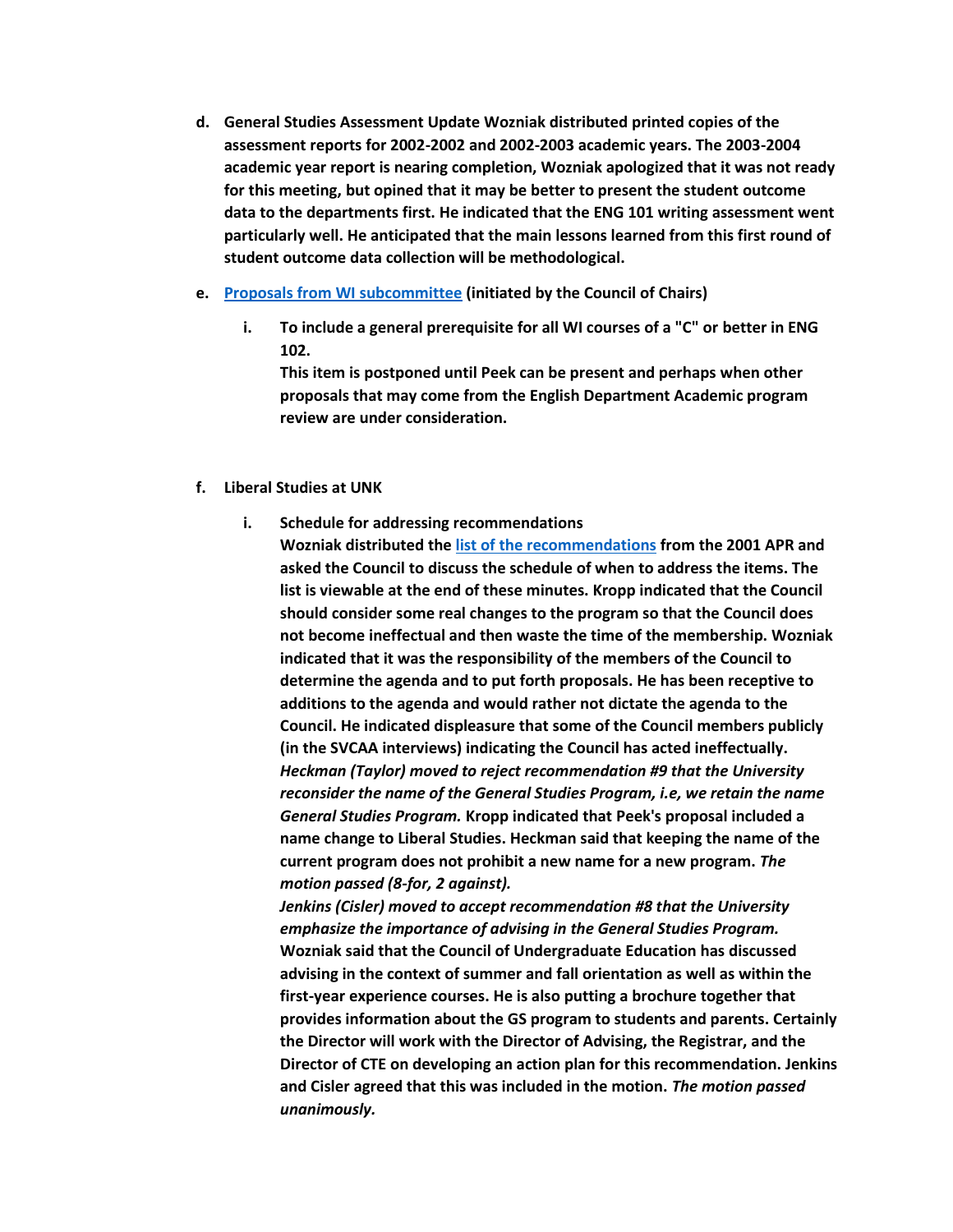*Kropp (Cisler) moved to send the following recommendations to the College of Fine Arts and Humanities for review by a committee of representatives of all Fine Arts and Humanities departments so that discussion can occur and comments be forwarded to the General Studies Council by October, 2004: Recommendation 2-1, requiring students complete ENG 101 and 102 during the first two years; Recommendation 2-2, adding foreign language as a strand of the Humanities category; Recommendation 3-2, status of Philosophy in the Humanities category (i.e., not required); and Recommendation 3-6, status of History in the Humanities category (i.e., rather than in Social Sciences.)* **There was some clarification of the intent of the motion. It is hoped that these recommendations can be discussed along with some of the recommendations from the recent English Department Academic Program Review. The committee can then send their recommendations to the GSC by October.** *The motion passed unanimously.*

#### **E.**

### **F. NEW BUSINESS**

- **a. Proposal Concerning Governance of WI and CD Courses:** 
	- **i. Powell described a change in governance for which the time might be right. He suggested that the approval of WI and CD courses become the responsibility of the Faculty Senate Academic Affairs Committee. He noted that at the last GSC meeting, the Council spent an inordinate amount of time discussing the application of one instructor for WI status, which left little time for discussing other matters concerning the structure of the program. He already presented the idea to the Academic Affairs committee and it was received well. One other idea that was offered was to have the appropriate College Committees do the review, however, there could be inconsistent application of WI and CD guidelines if 4 different committees were reviewing. The Council seemed generally receptive to the idea.** *Cisler (Moorman) moved to move the governance of WI and CD courses to the Faculty Senate Academic Affairs Committee. Action on the motion was postponed until the next meeting when there will be more time for discussion.*

## **G.**

#### **H. MISCELLANEOUS**

- **I. NEXT MEETINGS:**
	- **a. The next General Studies Council meeting will be May 6, 2004 at 3:30 p.m., in 2122 Founders Hall.**